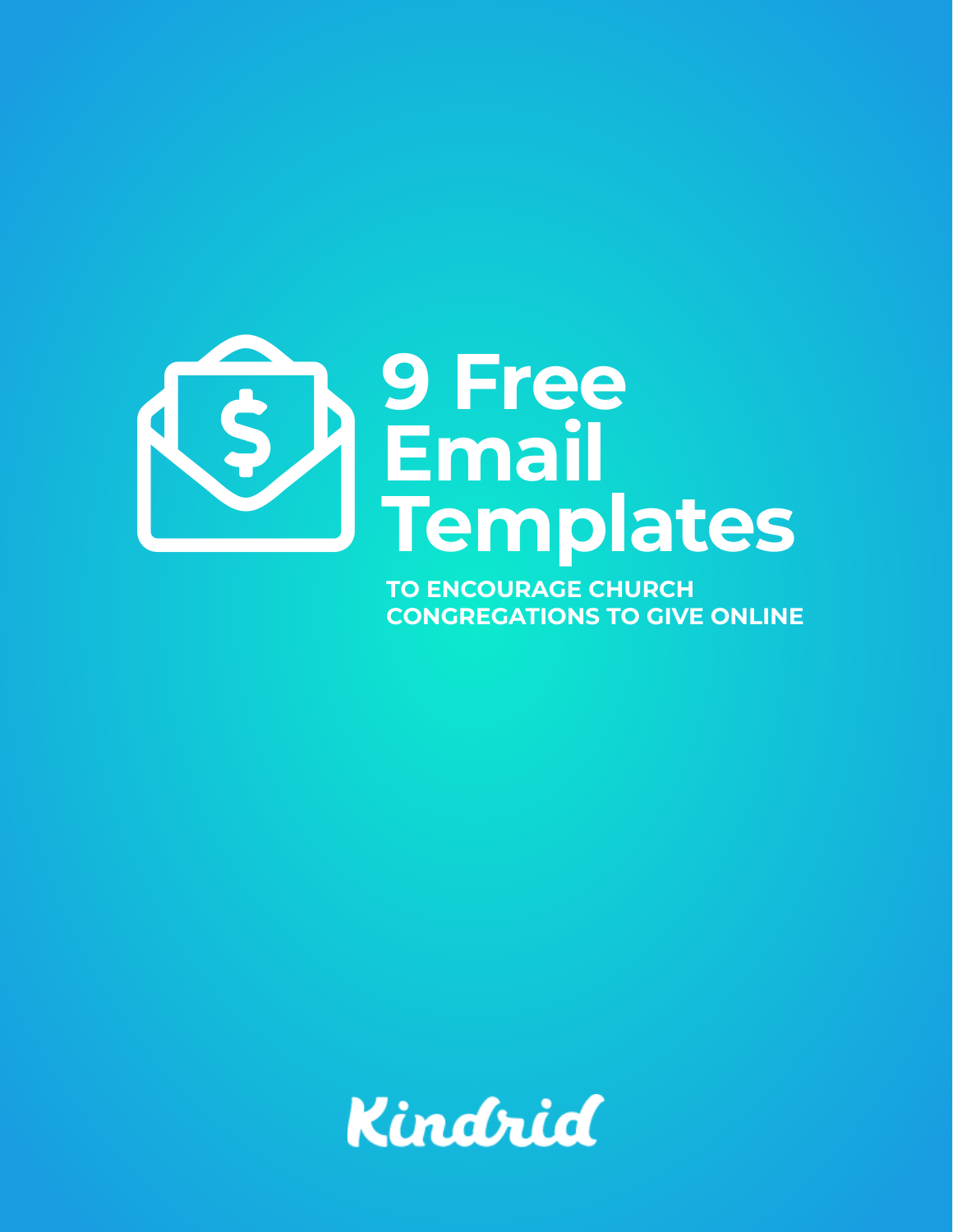

When a new guest at your church provides their information via a bulletin connect card, online contact form, or prayer request, their contact info should be added to your email list. These guests can be first-time visitors or new members who will start attending your church regularly. They might be individuals who have been seeking a home church and have finally decided to get more involved, so they opt-in to receive emails from your church regularly.

Use this Welcome Email template for all new emails that get added to your contact list for the first time. It can inspire connection with the newcomer and encourage them to eventually become a giver at your church.

### **Use Cases Best for All Giver Types**

While this email doesn't ask for donations, it's a personable way to introduce new attendees to your church's online presence and email outreach methods. By including your website and any links to online giving resources, newcomers have the opportunity to engage further with your church and familiarize themselves with the mobile app you have set up for future giving.

Welcome emails help all giver types— gifted, thoughtful, casual, and reluctant. It also gives a good first impression of your church's online involvement.

#### $\bullet\bullet\bullet$  $\blacksquare$  in the transformation of  $\blacksquare$  reply reply  $\blacksquare$

Welcome, [NAME]!

Thank you for signing up to stay connected with our church community. We're glad you're here!

Whether it's your first time visiting [CHURCH NAME] or you've been with us for years, you're an important member of our family in Christ. You'll receive weekly newsletters and any important notices we send out to stay updated on what's happening here.

To get even more involved, check out our website or download our online church platform [ONLINE GIVING LINK].

In Christ,

[SIGNATURE: PASTOR OR CHURCH NAME]

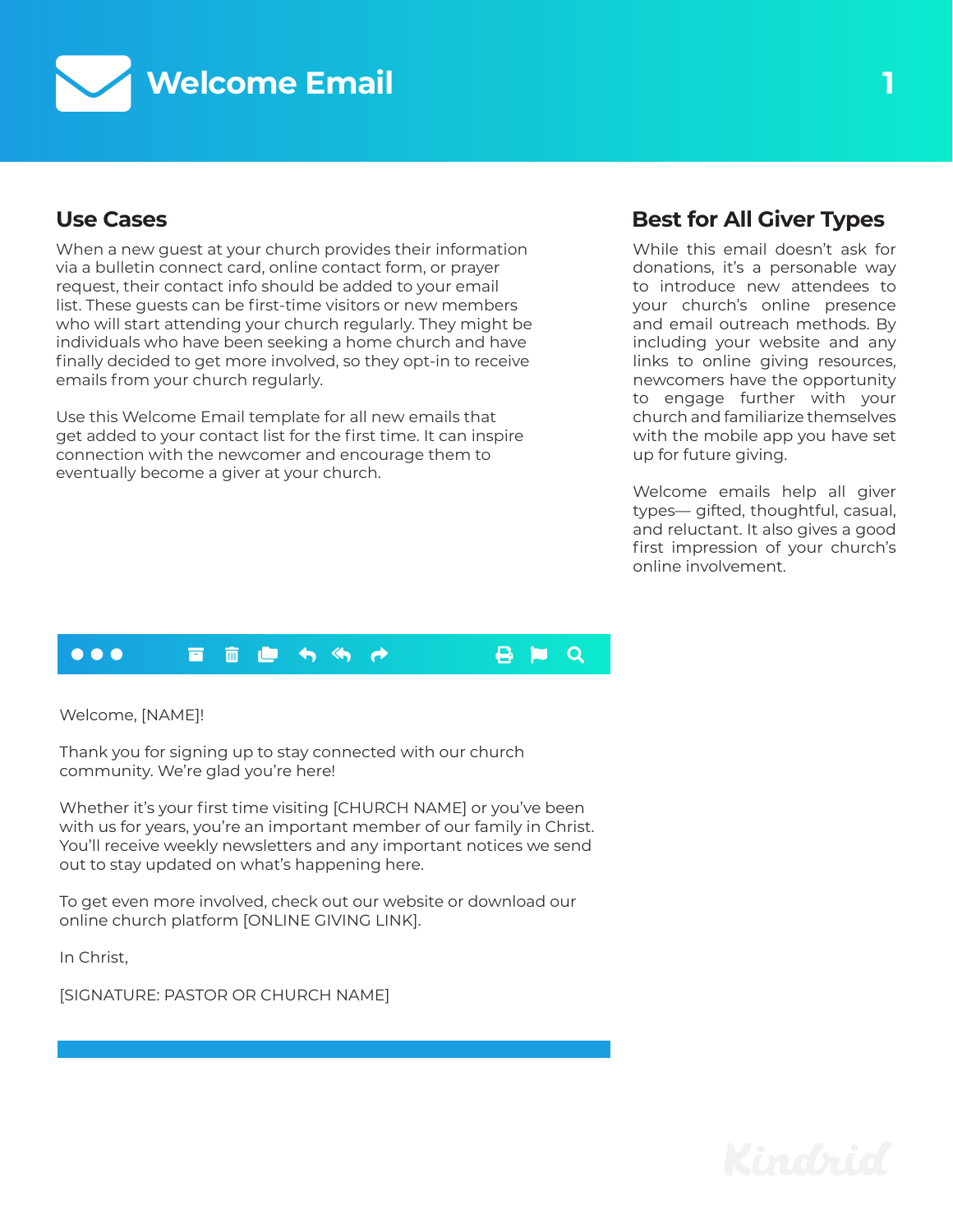### **New Giver (First-Time Donations)**  $\blacktriangledown$

### **Use Cases**

Whenever a first-time giver donates to your church, it's helpful to have an email template specifically catered toward expressing your thanks. When people give for the first time, it's often a "test" to see how giving works at your church and how your leaders will respond.

New givers want to know they are giving to a cause that will put their donation to good use. Saying thank you and informing new givers that their gift will help your ministry is the minimum you want to express to encourage second, third, and ongoing donations.

### $\bullet\bullet\bullet$  $\blacksquare$  in the transformation reply-alt folders reply-alt folders reply-alt share print flag search  $\alpha$

[NAME],

Thank you!

We've received your donation. We are so grateful for your heart of generosity and your growing faith in our ministry!

For easier ways to give, sign up for online giving:

Online [LINK]

Text-to-Give [LINK or PHONE NUMBER]

Mobile App [LINK]

We can't wait to see you next time!

[SIGNATURE]

The generous soul will be made rich, And he who waters will also be watered himself. Proverbs 11:25

## **Best for All Giver Types**

Every type of giver wants to know their gift was received and appreciated. Gifted givers take pride in their generous donations, so a direct and customized thank you reaches their hearts in ways that inspire. Thoughtful givers feel the thoughtfulness reciprocated when thanks are expressed by leaders. Casual givers are more inclined to give again within their means when they feel included and honored as part of the greater church community. And reluctant givers appreciate that your church maintains communication with them for every moment of giving, even though it may not be an impressive amount.

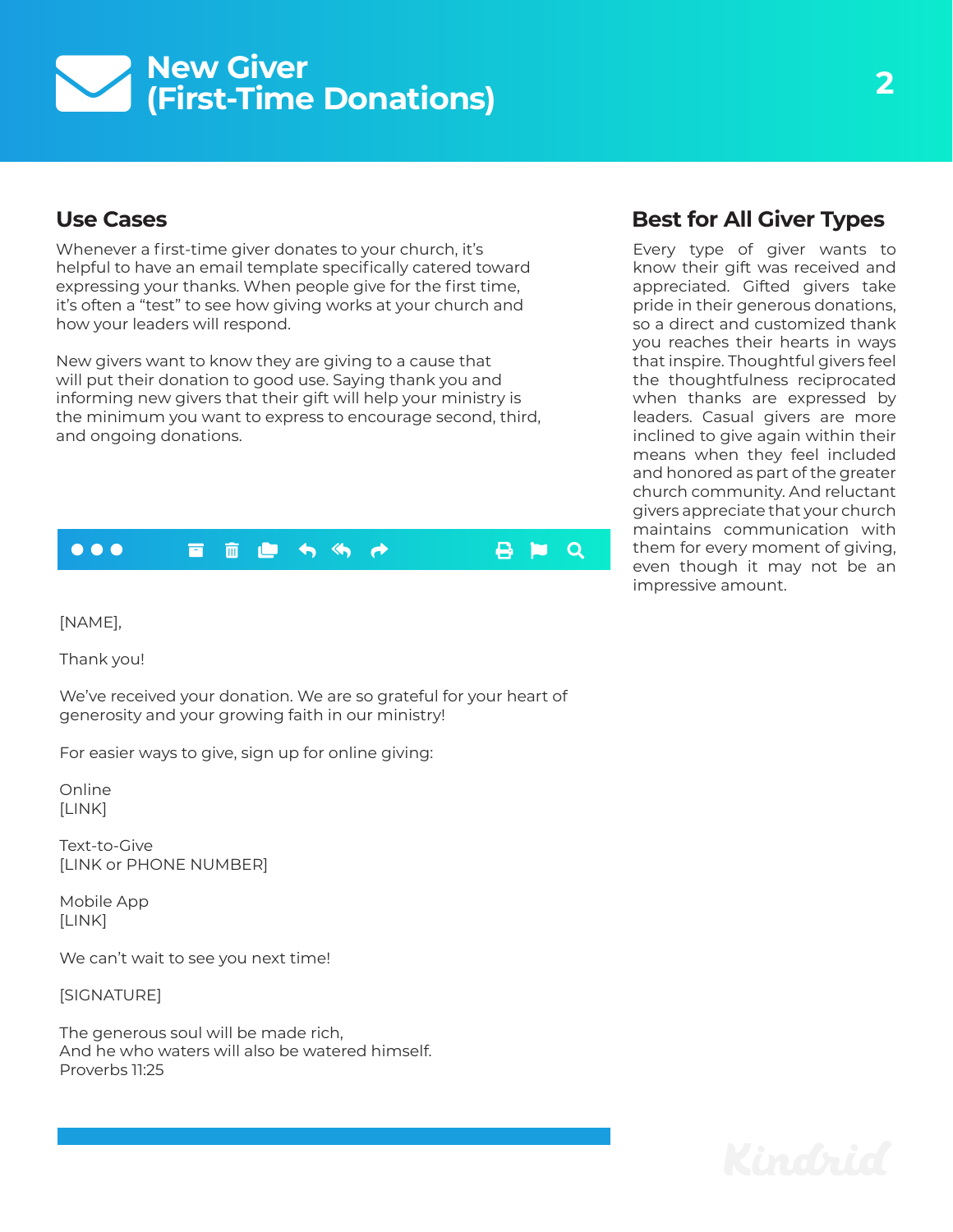### **Christmas & Holiday Season Letter**  $\blacktriangledown$

### **Use Cases**

Winter holidays generate a sense of abundance, cheer, and inward contemplation for many. Sending Christmas and winter emails to encourage involvement can greatly enhance the giving throughout your church.

Since Christmas is one of the times where churches see the most attendance, promoting the spirit of giving beforehand is helpful. Those who feel called to give, those who already give regularly, and individuals who don't attend your church frequently now have the chance to express generosity on this special occasion.



Dear [NAME],

This Christmas season, we're blessed to share with our community the spirit of celebration. All year long, we've dedicated ourselves to growing together in faith and action. Thank you for playing an important role in our fellowship and God's Kingdom.

At [CHURCH NAME], we believe Christ is the greatest gift to ever have been given to humanity. Throughout the next few weeks, we'll be reflecting on the Christmas gift during our church services. We hope you'll join us to celebrate!

To express your spirit of giving any time, anywhere, we gratefully accept donations online:

Online [LINK]

Text-to-Give [LINK or PHONE NUMBER]

Mobile App [LINK]

Of course, we look forward to seeing you this Christmas in person or online at one of our holiday services. We can't wait to celebrate together.

In comfort and joy,

[SIGNATURE]

### **Best for All Giver Types**

Spiritual holidays evoke the emotions and personal values of churchgoers. Christmas is a time when all types of givers flood the worship center to enjoy church with their friends and family. It's also a time when newcomers experience church for the first time or hear their once-per-year sermon.

Gifted givers are happy to give, as Christmas is a time for exuberant generosity. Thoughtful givers tend to give more during Christmas out of the quiet contemplation of their hearts. Casual givers can sense that this time is the prominent season when everyone is called to give, so they likely offer more than usual. Finally, reluctant givers feel motivated to give their rare gift out of a sense of obligation and right-standing with God.

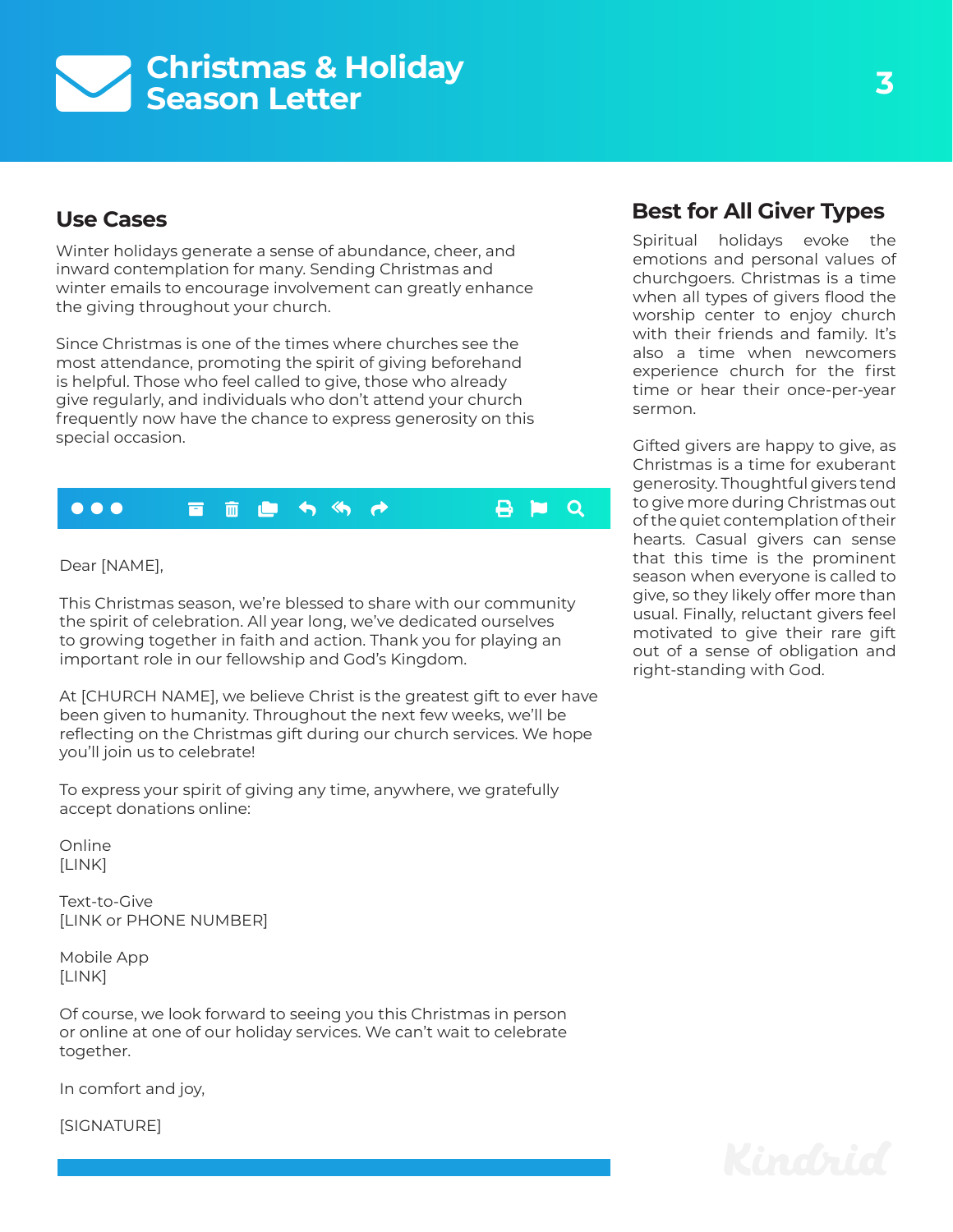



### **Use Cases**

When summer is approaching, it's a great time for your **Reluctant Givers** leadership and staff to share upcoming events, special fundraisers, announcements, and Bible retreats for your congregation.

When your church knows what events will be happening, they'll make it a priority to attend. At these events, donations are widely given while the fun and vibrant atmosphere encourages stronger fellowship for all.

Summer is also a time when church attendance drops. Families change their weekly routines, kids go to summer camp, and people go on vacation. While physical attendance isn't as plentiful during summer, it's still possible to encourage presence and giving from online platforms, which you can include in the email.



Hey, [NAME]!

Summer is coming and we are all ready for a season of fun! At [CHURCH NAME], we're gearing up for some of our summer events and fundraisers. Here are this year's special activities so far. Save the date!

[LIST OF SUMMER EVENTS, RETREATS, FUNDRAISERS, BIBLE STUDIES, ETC.]

\*Optional\* Going on vacation? We'll miss you!

Stay in touch and don't miss your favorite sermons while you're away. With our mobile app, you can access live worship, replay past services, and connect with your church family online.

If you want to continue to give while on vacation or spending more time with family, set up recurring giving. It's the easiest way to make sure your tithes and offerings are securely received by your church. Get the app here [LINK] or give online [LINK]!

Stay safe and we hope to see you at our upcoming events!

In Christ,

[SIGNATURE]

# **Best for Casual and**

Casual givers tend to give to specific opportunities, which seasonal emails encourage especially when these opportunities are fun and exciting. Reluctant givers tend to want an incentive that benefits them in order to find value in giving. Events and activities give value in exchange for funds.

Summer is a time of sunshine and socializing. Providing casual and reluctant givers the chance to celebrate and donate to something like a group fundraiser encourages generosity seasonally. This way, they don't feel "forced" to give, but rather, grateful.

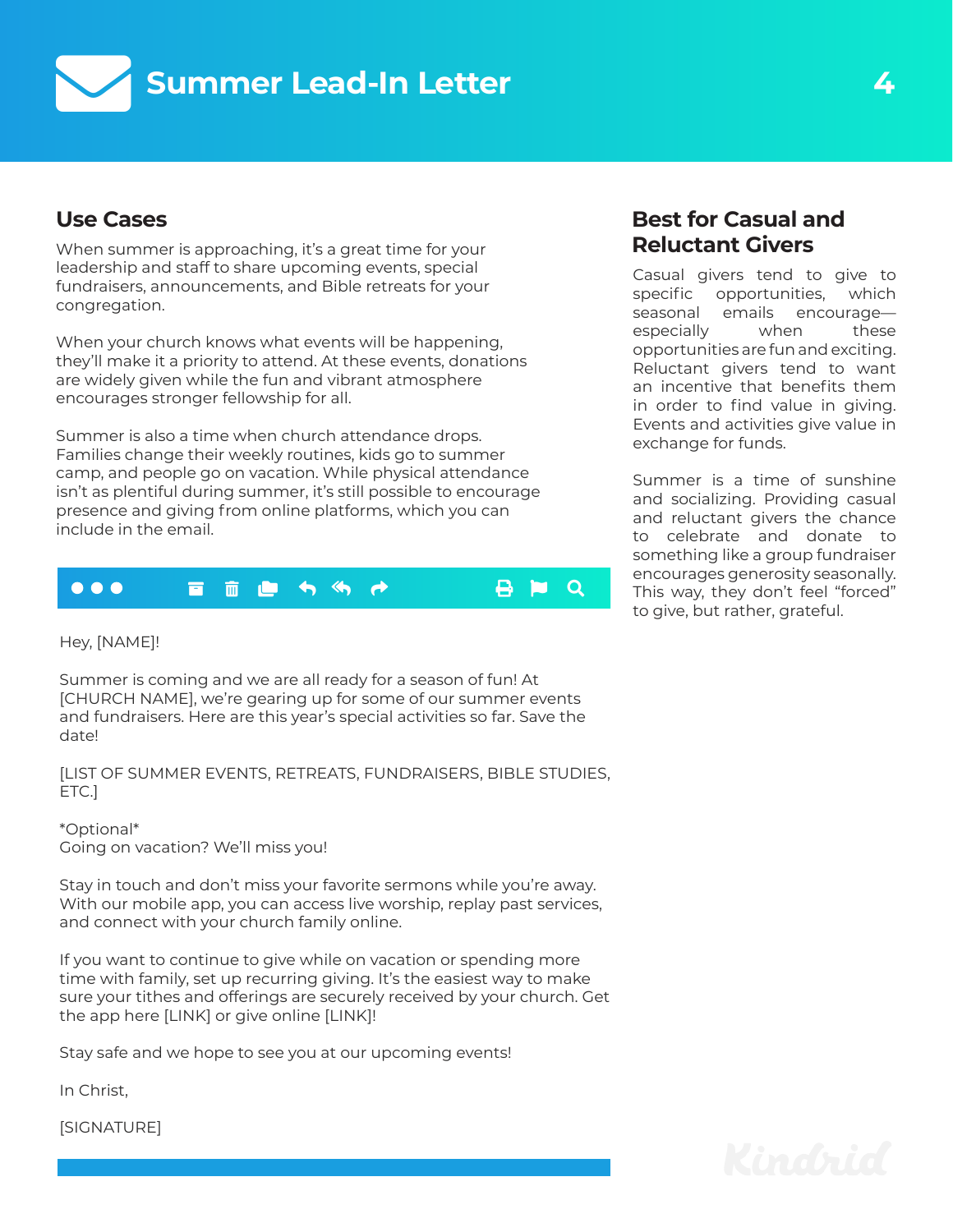

### **Use Cases**

Automatic payments from recurring donations are a huge blessing to your church. Always send receipts and thank you emails for these donations, as they're essential funds that keep your church operating.

Email receipts for recurring gifts help notify the giver every time their donation goes through. This reminds the giver that your church appreciates each donation they give, even when they automate them. Here's an example of a recurring gift receipt email.

### **Best for Thoughtful Givers**

For the thoughtful giver, recurring donation emails give attention to their ongoing contributions. Because they likely set up recurring gifts based on 1) their desire to give, 2) their heart to give back to the church, and 3) their current income, recurring gift receipts offer them regular reminders that their giving duty is being fulfilled. This type of email also lets all givers know when their recurring donation settings are about to expire or need to be renewed, so they may update their gift amounts over time.



[NAME],

Thank you for your continued support of the [CHURCH NAME] ministry! We appreciate your valuable role in advancing the Kingdom of God at our church.

Your recent scheduled gift has been processed successfully. Here is the receipt for your recurring donation:

[RECEIPT + RECURRING GIFT DETAILS]

[LINK FOR GIVING ACCOUNT LOG IN]

With eternal gratitude,

[SIGNATURE]

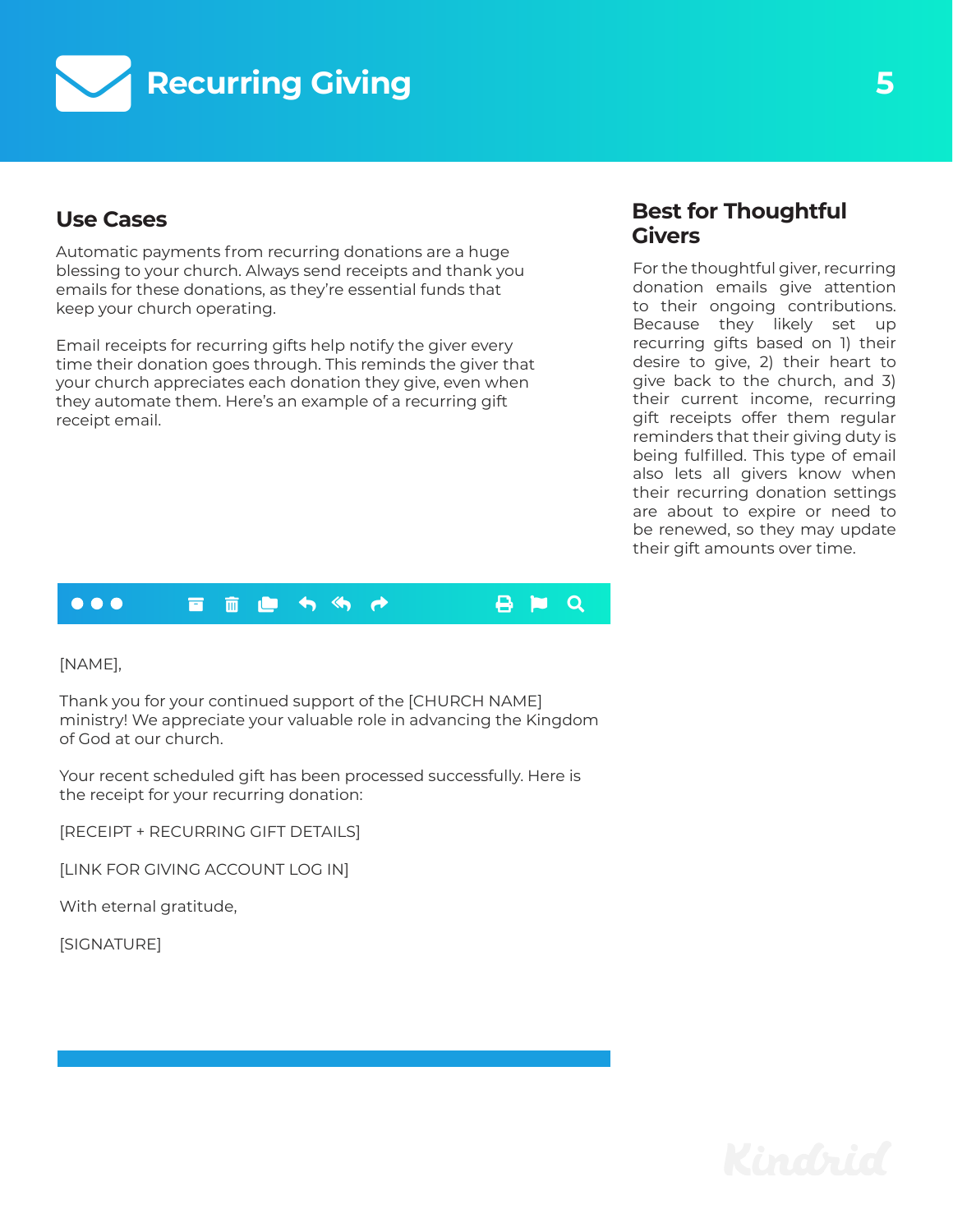

### **Use Cases**

Does your church have an annual donation newsletter? This is a great way to share how the generosity of your church is directly impacting the community.

In your donation recap, you can share how much money your church raised for specific causes. When givers see accumulated donation amounts, they feel inspired and impressed by the power of their giving. This incentivizes people to continue to give.

But you don't have to include overall donation fund amounts in your newsletter. If you want to keep financial details private, you can share with your congregation what specific actions, charities, or church ministries were positively impacted by givers (and how). Here's an example.

#### $\bullet$   $\bullet$  $\blacksquare$  in the share print flag search reply reply reply  $\blacksquare$

Dear [NAME],

This year, your generous donations helped [CHURCH NAME] serve with a great impact. You grew our children's ministry. You helped send missionaries to countries in need. You allowed our pastors to start new and more inclusive meetings for those in spiritual recovery.

Above all, your gifts to our ministry helped the church reach more people locally.

[LIST LOCAL CHARITY GIVING & ORGANIZATIONS]

As you enjoy all the memories that have come from this year, remember that we at [CHURCH NAME] couldn't have served without you. You're an appreciated and necessary part of the body of Christ here, and we honor you for showing up.

So thank you for all of your support, love, and generous donations throughout [YEAR]. We hope the new year brings you many blessings as you continue to seek the heart of God.

We look forward to many more years with you as part of our community and faithful giving team.

Sincerely,

[SIGNATURE]

### **Best for All Giver Types**

Every person who donated to your church should receive the end-ofyear donation letter. Whether they gave a small, one-time donation or established themselves as one of your most generous givers, including all givers in your annual recap email encourages giving in more ways than one.

Reluctant givers may have forgotten about irregular or one-time donations, so this email reminds them of the brief but impactful gift they made. It may encourage them to give more next year upon reading about the good your church is doing. Plus, they will be grateful your church put in the effort to acknowledge giving and selflessly share the progress givers made possible.

Casual givers read this email with observation and interest in how they can give more in the future. They may even notice which causes they care most deeply about, and aim to donate to specific fundraisers that are most meaningful.

Thoughtful givers appreciate the recap as a way of viewing their intentional donations that reaped meaningful results. The ministries they value create more opportunities for them to give again when they can track and discuss specific changes.

Gifted givers look forward to an annual donation recap email because they are directly involved in more of your church's impact than most. Significant improvements to the church are made possible thanks to gifted givers. Allowing them to see public appreciation for the projects and ministries they helped grow encourages their humble sharing of abundance evermore.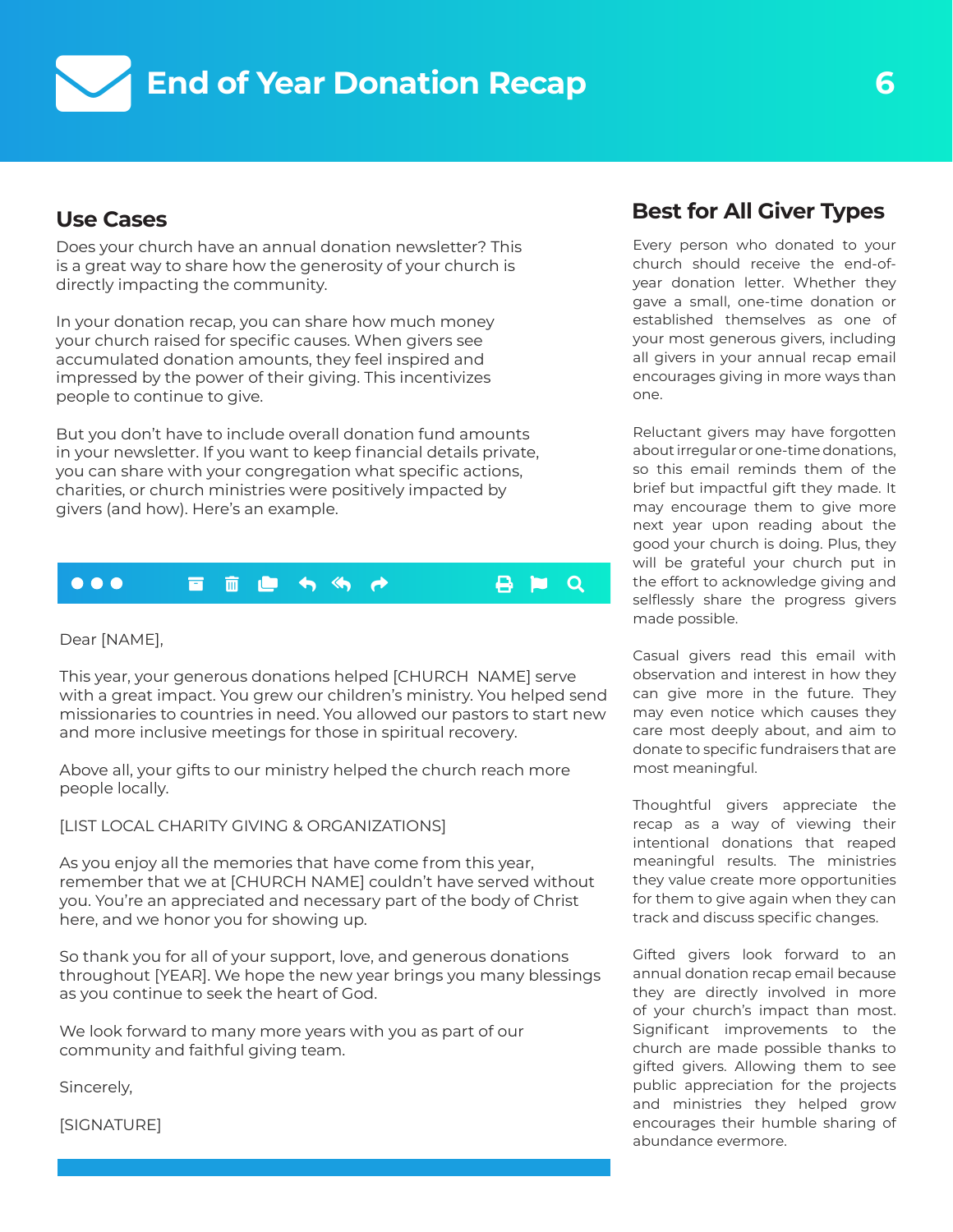### **Outreach Letter for Building and Repairs**   $\blacktriangledown$

### **Use Cases**

Sometimes, your church might need specific funds for repairs **Givers** or physical necessities. When this is the case, using your email newsletter is a smart way to let your congregation know about upcoming needs. Gifted givers invest in major



### Dear [NAME],

As our church grows, so does the building we meet in. This year, we will be improving our worship center and focusing on making it as accessible and welcoming as possible.

You might've heard about our fundraiser for important repairs and renovations. Thanks to the generosity of our church members just like you, we've already raised [DOLLAR AMOUNT] for these improvements!

There is still progress to be made, and we'd love for anyone who wants to be involved to join us in these efforts.

To donate, give conveniently online:

Online [LINK]

Text-to-Give [LINK or PHONE NUMBER]

Mobile App [LINK]

We appreciate every gift toward growing our community! We can't wait to see you soon in our upgraded worship center all will enjoy for years to come.

For His Kingdom,

[SIGNATURE]

## **Best for Gifted, Thoughtful, and Casual**

improvements like building renovations when they see the potential it will bring to their church. Thoughtful givers heed to call to collective changes that will reap outstanding improvements they can see. Casual givers respond best to cause- and situation-specific charities. This type of email will help the majority of the donors at your church get involved and help fund the vision of your next project.

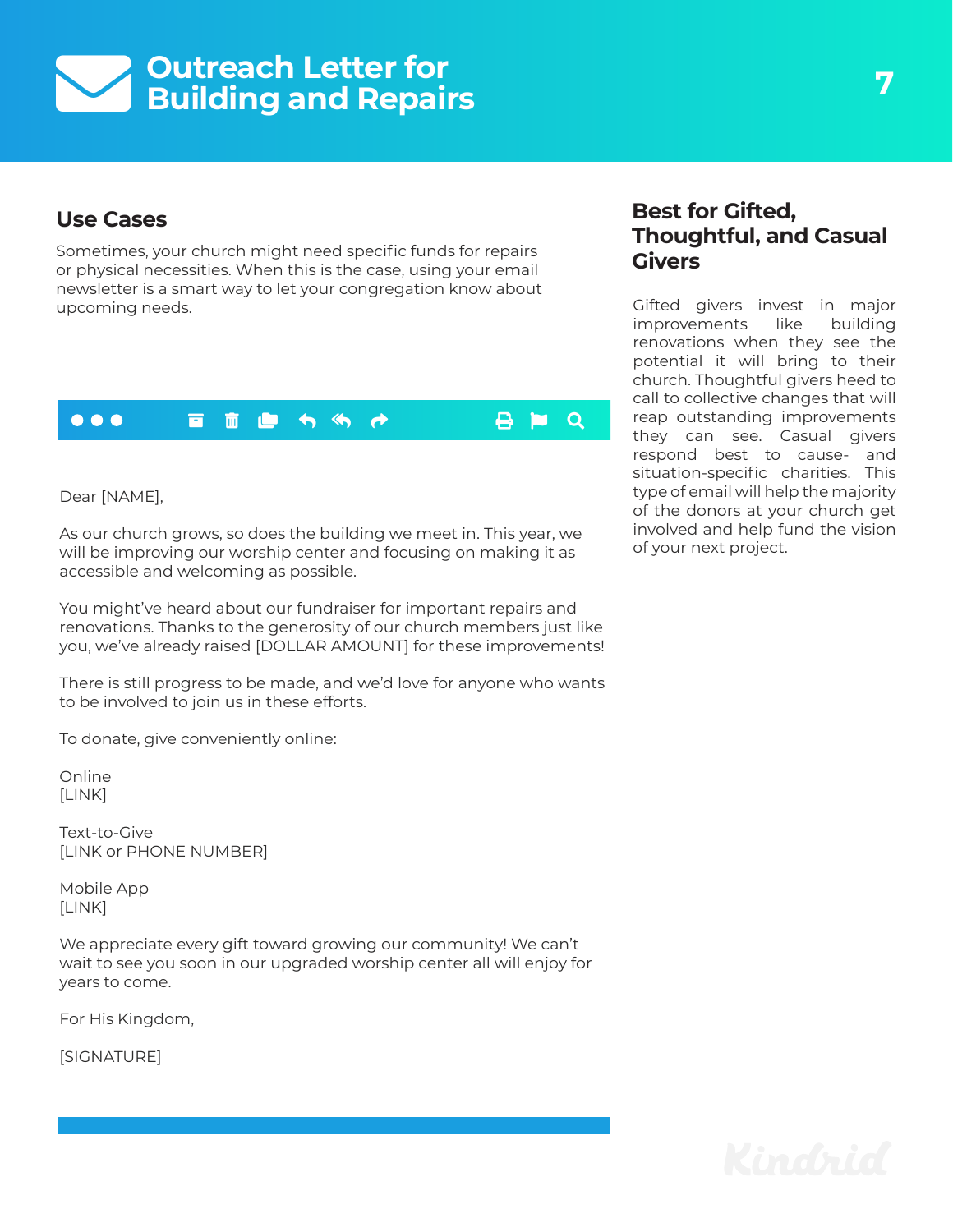### **Missionaries & Mission Trip Donations**  $\blacktriangledown$

### **Use Cases**

**Casual Givers** Many churches put a great deal of effort into funding missions trips and sending missionaries out into the world. If your church community believes in missions, much generosity can be received from email fundraisers.



### Hey, [NAME]!

At [CHURCH NAME], our missionaries follow the call God placed on their lives to serve those who cannot find hope. They selflessly work hard to spread the Gospel to those in need. We are grateful so many of you are active in helping not only our local outreach, but those who travel far away to share the Good News throughout the world.

All of our missions trips happen thanks to our amazing community at [CHURCH NAME]. You're an invaluable part of this community!

We're now taking donations to help send our missionary team this year to [LOCATIONS]. If you believe in the ministry of global outreach and wish to contribute, every dollar goes toward supporting this vision.

Donate to our missions using one of our online giving methods!

Online [LINK]

Text-to-Give [LINK or PHONE NUMBER]

Mobile App [LINK]

Thank you for being such an amazing part of our church, and for helping us expand the Kingdom of God both near and far.

In Faith,

[SIGNATURE]

# **Best for Thoughtful and**

Many people love to give to missions trips, but ongoing email outreach is likely to move thoughtful and casual givers the most. Thoughtful givers feel compelled to give to missions because it helps people put their faith in action in a meaningful, resourceful way: by helping evangelize to those in need. Casual givers respond to mission trips when there's a specific goal, such as building wells for those without water or saving single moms from poverty. Missions trips emails encourage giving for your upcoming ministry and fund the trip to reach more people.

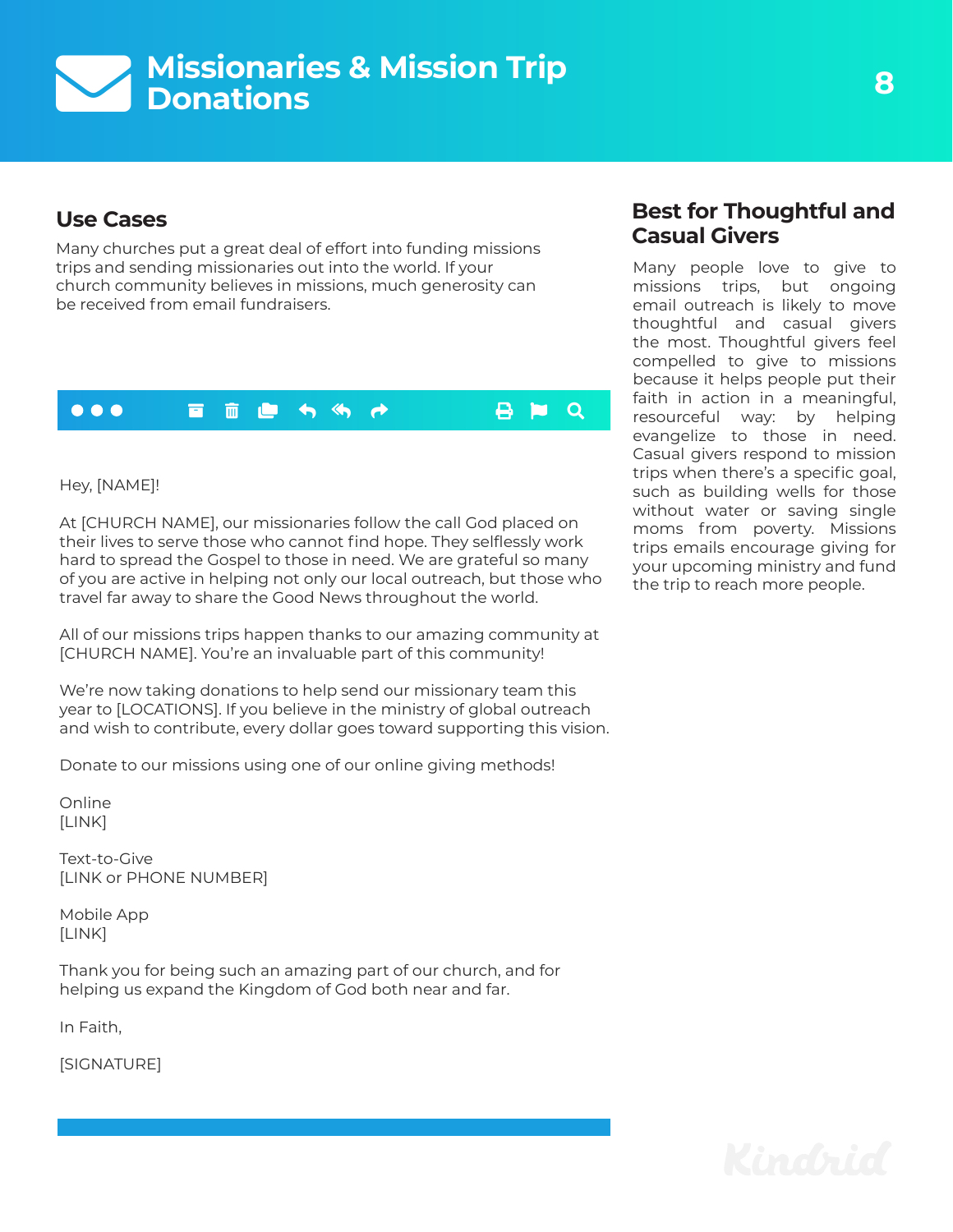### **Community Assistance Fundraisers**  $\blacktriangledown$

### **Use Cases**

Whenever there's a tragedy in your church community, unexpected emails that encourage donations can help lighten the burden. Customize this email when your community needs help— whether it be a natural disaster, financial crisis, or death of a beloved church elder.

## **Best for All Giver Types**

When there's an immediate need in the community, all types of givers can be moved to lend a hand. Compassion is a driving force in giving, so sending an email to request impromptu donations for a specific community assistance project can greatly help. You don't want to send too many of these, but they can be a life-saver when necessary.

#### $\bullet$   $\bullet$   $\bullet$  $\blacksquare$  in the share print flag search reply reply reply  $\Theta$  in  $\Theta$

Dear [NAME],

We are sending this email to inform the church that [SITUATION]. While we are all supporting each other the best we can at this time, we ask that if you can give it would be greatly beneficial. We are working directly with [PERSON OR ORGANIZATION] to relieve this burden in our community.

To make a donation, consider giving online now:

Online [LINK]

Text-to-Give [LINK or PHONE NUMBER]

Mobile App [LINK]

We'll update everyone and send more information soon. Thank you for being part of our community in this time of need.

Sincerely,

[SIGNATURE]